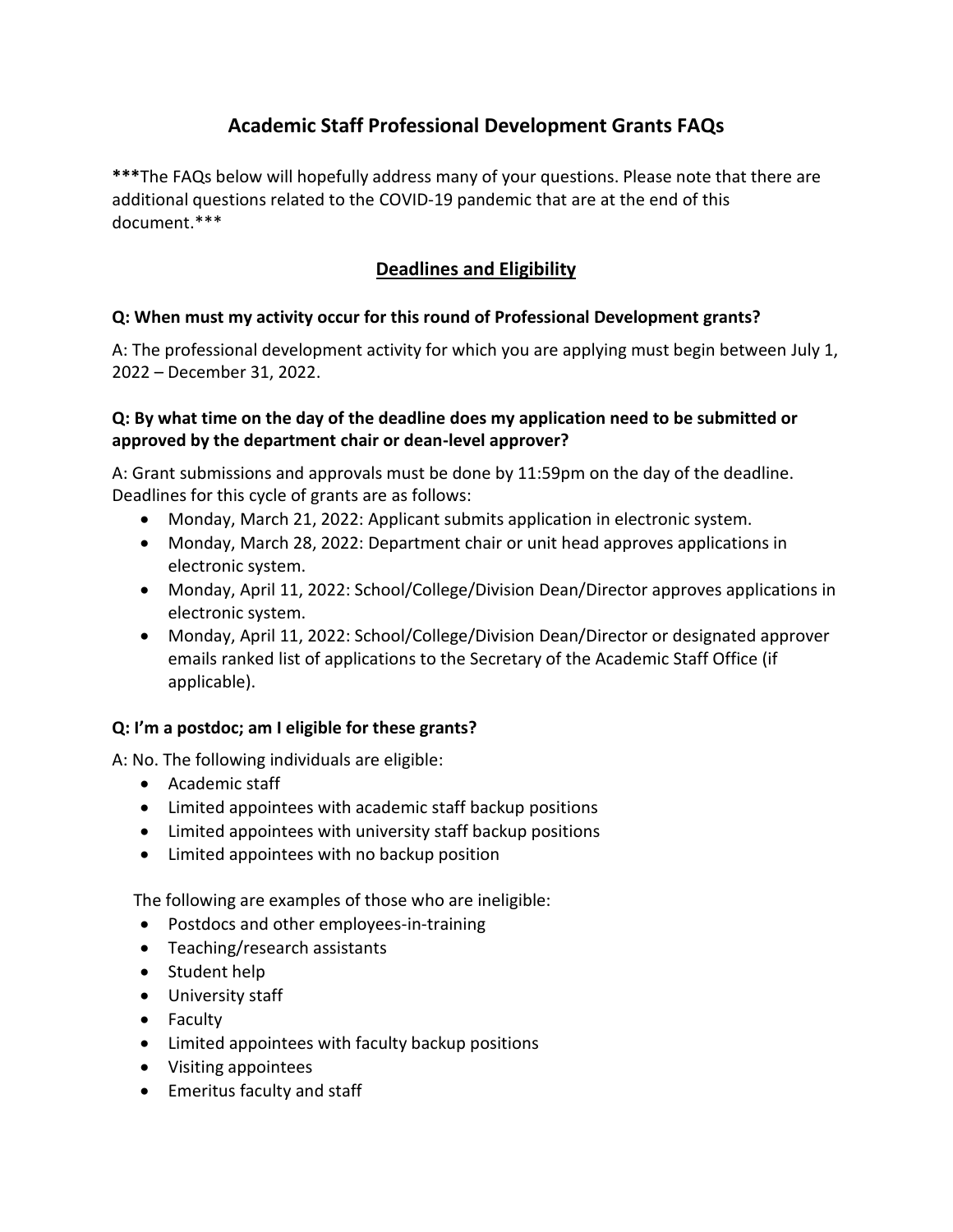# **Q: Am I still eligible to apply if I have a split appointment?**

A: Yes, so long as the total of your Academic Staff appointment is at least 50%.

#### **Q: How much money can I apply for?**

A: You can apply for up to 50% of the total cost of your activity. There is no upper limit for your request, although typical requests range from \$1,800-\$2,200 for the total cost of the activity. The average award for a successful proposal is \$900-\$1,100.

# **Q: If I received an Executive Education Grant last fall, am I still eligible to apply for a PD Grant?**

A: Yes.

# **Submitting Your Application**

#### **Q: How do I submit my application?**

A: Submit your application via [https://apps.ohr.wisc.edu/staffdev/.](https://apps.ohr.wisc.edu/staffdev/)

# **Q: What type of PDFs or documents do I need to upload into the proposal?**

A: There are several PDFs that need to be uploaded into the application form. Save each of the following as individual PDFs:

- Letter from your supervisor
- Documentation about the proposed professional development activity
- Short CV/Resume as it relates to activity (no more than 2 pages in length)
- Documentation regarding expenses.
	- o Each section of the budget where you will have an expense requires documentation as a **separate** pdf file.

# **Q: If I am proposing to bring in a speaker, do I submit the speaker's CV/resume? My own? Both?**

A: You only need to submit the speaker's CV/resume.

#### **Q: Are there any questions I need to answer in the application?**

A: There are four questions that will be answered directly in the application. They are as follows:

- Brief summary of proposed activity
- Why are you interested in pursuing this professional development experience?
- How do you plan to use and share the information you learn from this professional development experience?
- How will participating in this professional development activity benefit or enhance the effectiveness of your program, your unit, and the university?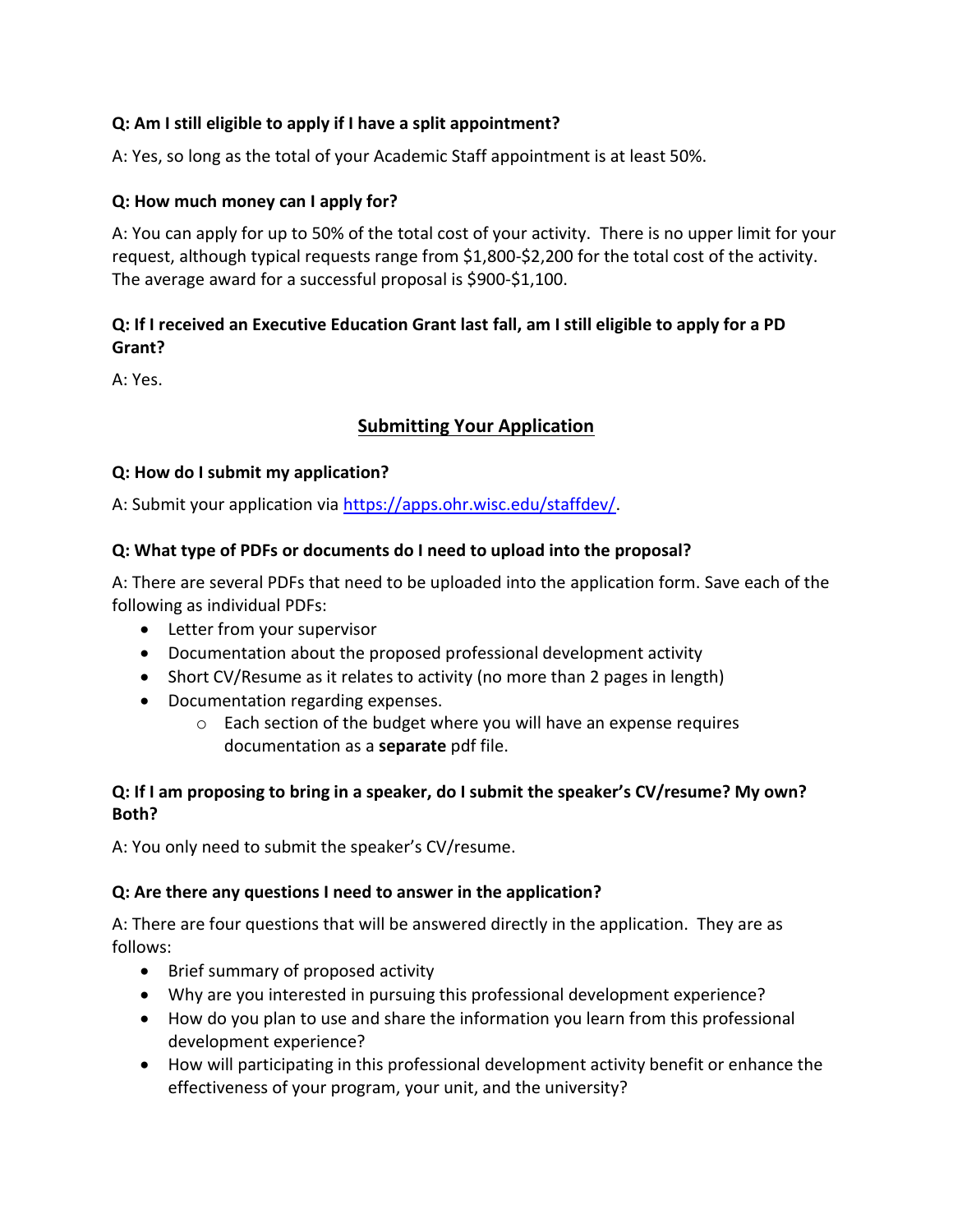## **Q: There are other people in my department/unit applying to attend the same conference. Can we use the same application form?**

A: No. Each individual must submit a distinct application. While travel estimates and some supporting materials (e.g. conference brochure) may be the same, letters of support and answers to application questions should be unique to the applicant. Please note that, due to the committee's commitment to award grant funds as broadly as possible, it is unlikely that all of those applying for the same activity will be awarded funds.

# **Q: The application asks for an account number for transfer of grant funds. What does this refer to and how do I find out what it is?**

A: Awarded funds can only be transferred into 101 accounts. The department ID (formerly UDDS) is a 6-digit code that indicates your school/college/division and your departmental affiliation. The program code is a 1-digit code. These must be correctly entered in order to receive funding. Confirm with your unit's finance person what funding string should be used before submitting your application. If your department does not have a 101 account, please contact the Secretary of the Academic Staff Office at [pdrc@soas.wisc.edu](mailto:pdrc@soas.wisc.edu) to determine how the funding transfer will work.

# **Q: The system timed out before I saved my responses, and now they're gone. Can you retrieve them for me?**

A: Unfortunately not. One way to ensure this doesn't happen is to write the answers to these questions in a separate document and then cut and paste them into the response fields when you're ready, so that the system doesn't time out.

# **Routing, Approvals, and Letters of Support**

# **Q: To whom should my letter of support be addressed?**

A: The letter can be addressed to the Professional Development and Recognition Committee. There is no accompanying postal address, but you can add the e-mail address [pdrc@soas.wisc.edu.](mailto:pdrc@soas.wisc.edu)

#### **Q: Who do I route my proposal to when I have completed my application?**

A: Send your completed application to your Department Chair/Unit Director by typing their name in the approval box.

#### **Q: If I do not know who my Department Chair is, what should I do?**

A: Department chairs or unit directors are the first step in the approval process. If you do not know the name of this person, please ask your direct supervisor for this information.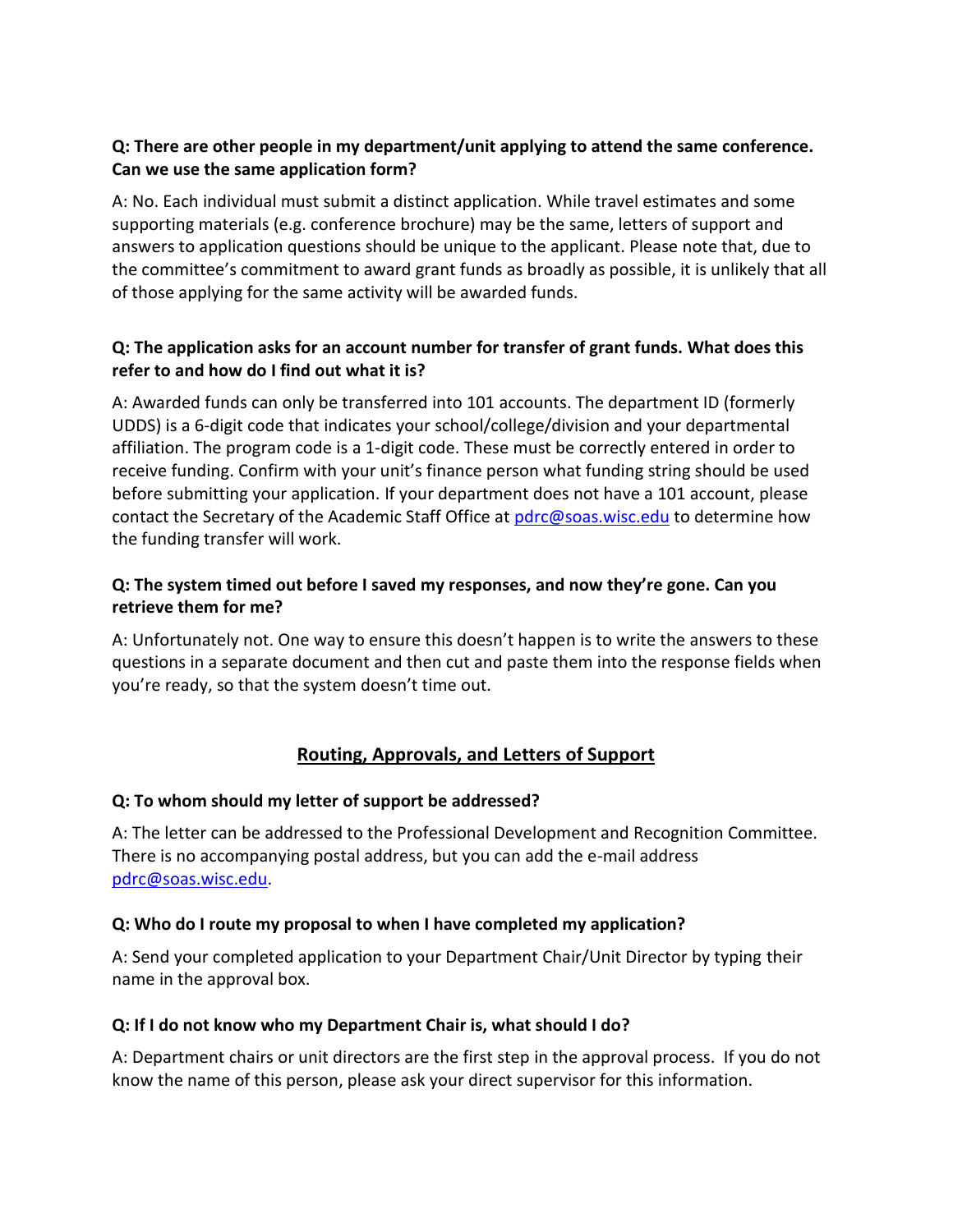#### **Q: I can't find my Department Chair in the lookup tool. What do I do?**

A: Try again, typing only the first few letters of the person's name. The system typically requires a few seconds to respond. If the system responds but still doesn't offer the right name, contact the Secretary of the Academic Staff Office [\(pdrc@soas.wisc.edu\)](mailto:pdrc@soas.wisc.edu) for further assistance.

#### **Q: Once my Department Chair approves my application electronically, to whom should they send my application for final approval?**

A: Once your Department Chair approves your application, they must route the proposal to the Dean/Director's office for final approval.

# **Q: I work in a center. Would my center director approve my proposal at the Department Chair level or at the Dean/Director level?**

A: Center Directors should be considered Department Chairs for the purposes of the application system.

# **Q: The person for Dean/Director auto-populates, is there any way to change this?**

A: For routing, the person approving applications at the Dean's level will be prepopulated in the routing form in most instances. This assignment will be made based on an employee's appointment. If it is incorrect or you have questions, please contact the Secretary of the Academic Staff office [\(pdrc@soas.wisc.edu\)](mailto:pdrc@soas.wisc.edu).

#### **Q: How do I know who my Dean/Director is?**

A: For routing purposes, the person approving applications at the Dean's level will be prepopulated in the routing form in most instances. This means that the name of the Dean/Director (or their designee) should appear automatically. This assignment will be made based on the employee's appointment. If it is incorrect or you have questions, please contact the Secretary of the Academic Staff Office [\(pdrc@soas.wisc.edu\)](mailto:pdrc@soas.wisc.edu).

# **Q: If I have a split appointment, who writes my letter of support and approves my application?**

A: In the first screen of the application, use the dropdown menu to select the appointment that the Professional Development Grant is most applicable to and that is providing the matching funds. Have the supervisor for that appointment write your letter of support and route it through that unit. The grant funds will also be transferred to that unit. If the professional development grant supports more than one of your appointments and matching funding is coming from more than one unit, the letter of support should be co-signed by the supervisors involved. The routing function in the online system will only accommodate one set of approvals, so please negotiate with the units involved to decide which one will process the application and receive the funding for the grant. Double check the application as it moves forward to ensure approvals are going to the correct person.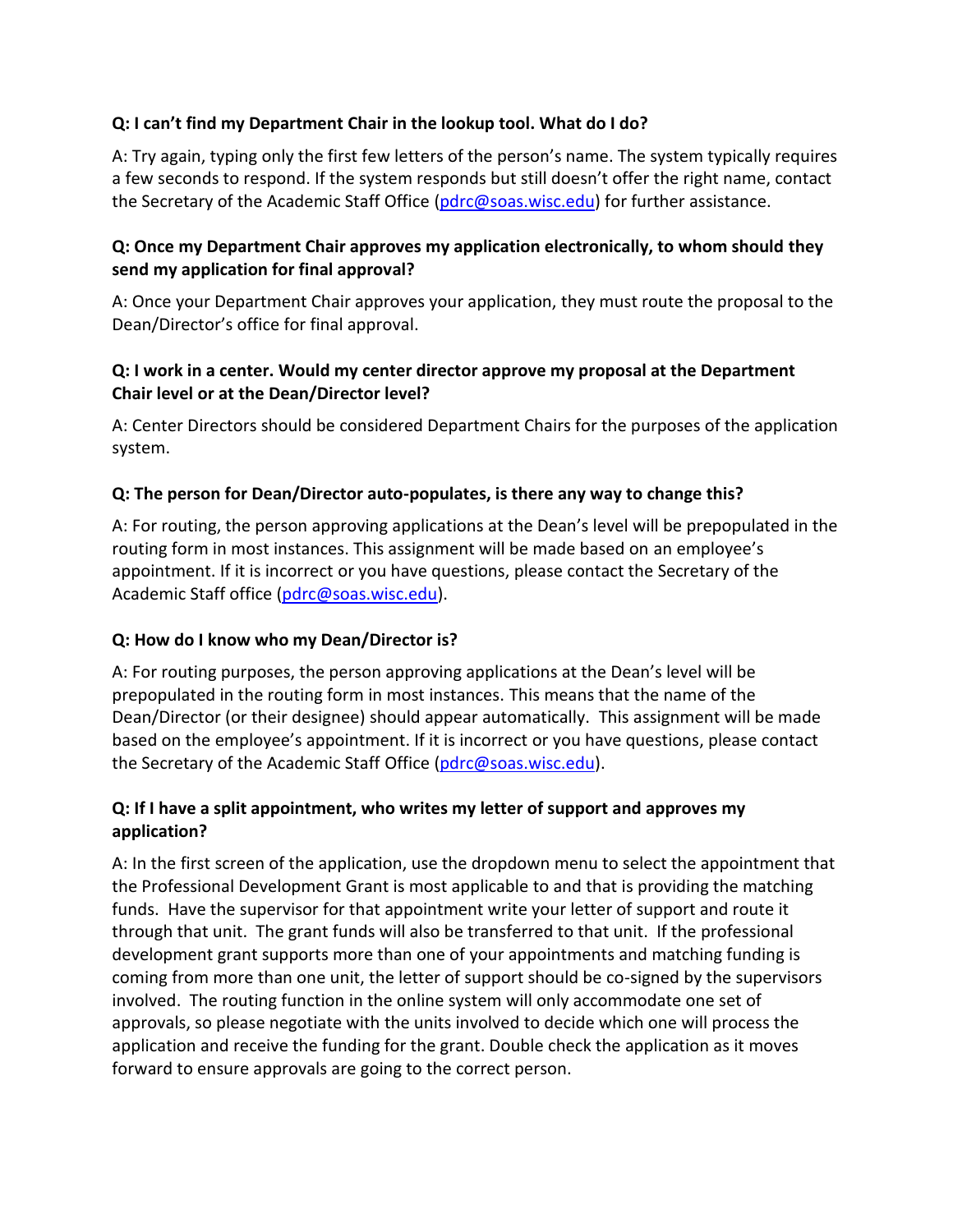# **What Happens Next?**

#### **Q: How do I know my proposal has been submitted successfully?**

A: You will receive an email message from the application system indicating that your proposal has been submitted.

# **Q: How can I track the status of my application?**

A: Go to the online submission system [\(http://apps.ohr.wisc.edu/staffdev/](http://apps.ohr.wisc.edu/staffdev/)) and click on "My Proposals." **It is your responsibility to track the status of your application, including following up on department chair and dean/director approvals as needed.** Applications without approvals in the electronic application system by the established deadlines will not be considered for funding.

#### **Q: I submitted a proposal before the deadline, but now that all the deadlines have passed, I can't find my proposal when I log into the system. Why is this?**

A: If you cannot find your proposal in the system after the deadline for final approval, it is because it has been removed due to ineligibility. Common reasons for this include:

- No approvals received from department chair/dean/director
- Application was not completed

# **Q: My application was not funded. Can I get feedback on my application?**

A: Unfortunately, this is not possible. The committee volunteers its time to review dozens of applications every semester and is unable to provide individualized feedback.

# **Q: I started a draft of an application but won't be able to get matching funding for my activity this cycle. However, I'll be able to for the next cycle. Can I leave my draft in the system and resume filling out my application when the next cycle is announced?**

A: No, applications are tied to a particular grant competition, so you will need to fill out a new application once the next cycle is open.

#### **Q: Can I resubmit an application when I didn't win?**

A: You can certainly reapply for the same activity, but your application should be updated not just with updated budget figures but also new letters of support as well.

# **COVID-19**

#### **Q: Is university-sponsored travel still restricted?**

A: Effective May 26, the ban on university-sponsored domestic travel was lifted. Visit <https://businessservices.wisc.edu/travel-reimbursement/> for more information.